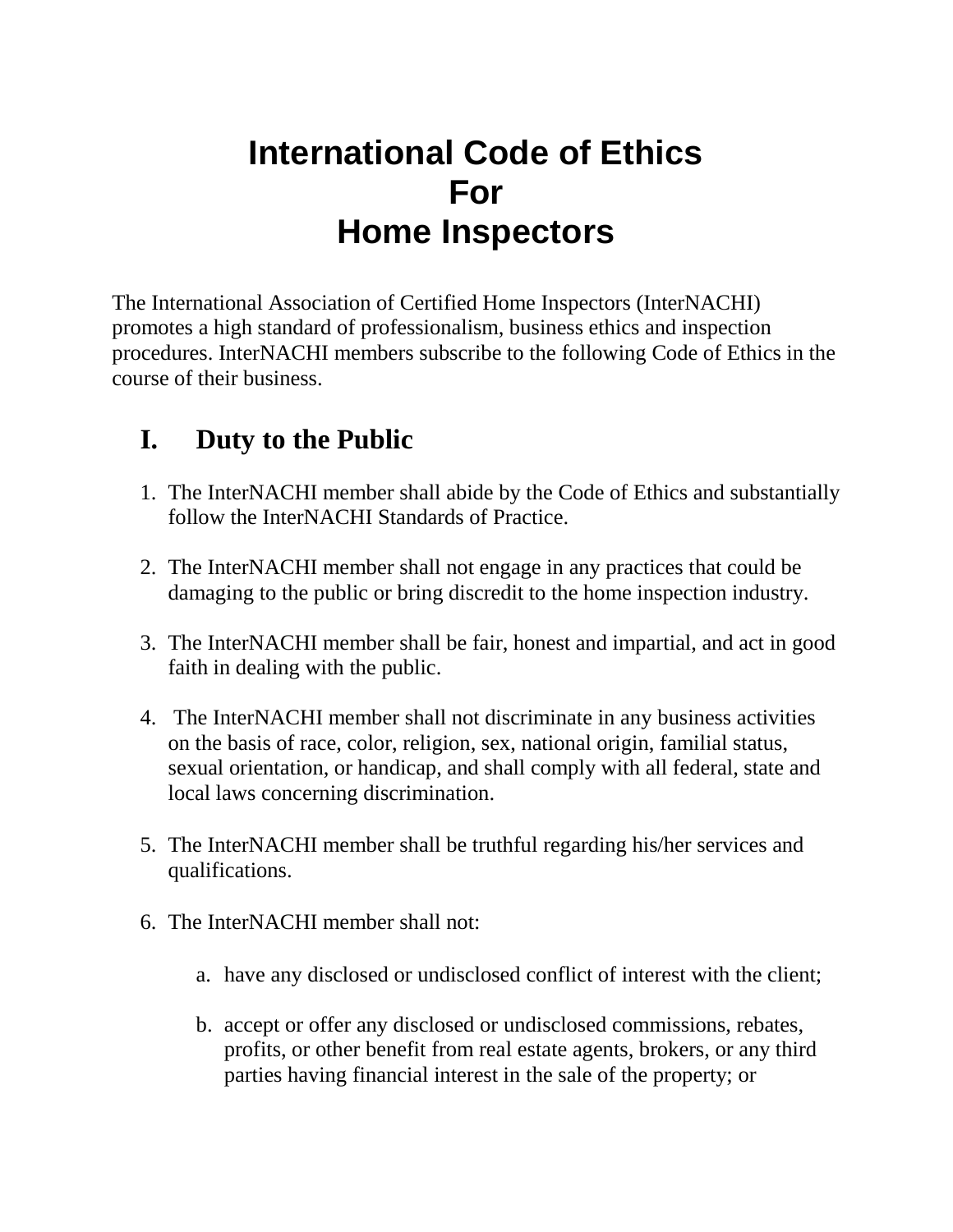- c. offer or provide any disclosed or undisclosed financial compensation directly or indirectly to any real estate agent, real estate broker, or real estate company for referrals or for inclusion on lists of preferred and/or affiliated inspectors or inspection companies.
- 7. The InterNACHI member shall not release any information about the inspection or the client to a third party unless doing so is necessary to protect the safety of others, to comply with a law or statute, or both of the following conditions are met:
	- a. the client has been made explicitly aware of what information will be released, to whom, and for what purpose, and;
	- b. the client has provided explicit, prior written consent for the release of his/her information.
- 8. The InterNACHI member shall always act in the interests of the client unless doing so violates a law, statute, or this Code of Ethics.
- 9. The InterNACHI member shall use a written contract that specifies the services to be performed, limitations of services, and fees.
- 10.The InterNACHI member shall comply with all government rules and licensing requirements of the jurisdiction where he or she conducts business.
- 11.The InterNACHI member shall not perform or offer to perform, for an additional fee, any repairs or associated services to the structure for which the member or member's company has prepared a home inspection report for a period of 12 months. This provision shall not include services to components and/or systems that are not included in the InterNACHI Standards of Practice.

## **II. Duty to Continue Education**

1. The InterNACHI member shall comply with InterNACHI's current Continuing Education requirements.